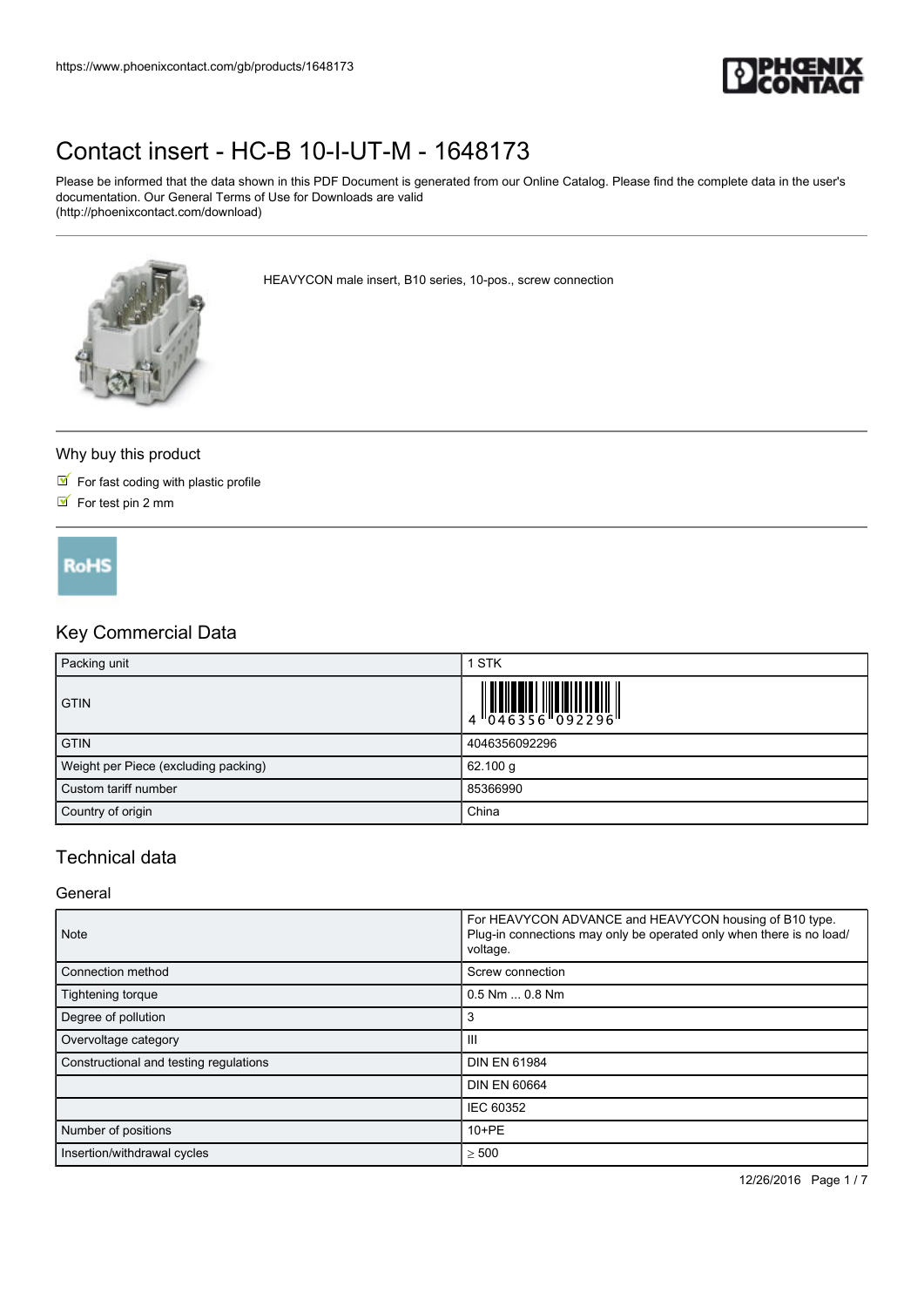

## Technical data

### General

| Size                                    | <b>B10</b>                                                                                                                                   |
|-----------------------------------------|----------------------------------------------------------------------------------------------------------------------------------------------|
| Connection in acc. with standard        | IEC / EN                                                                                                                                     |
| Conductor cross section                 | 0.5 mm <sup>2</sup> 2.5 mm <sup>2</sup> (Applies to stranded conductors with ferrules)                                                       |
| Connection cross section AWG            | 2014                                                                                                                                         |
| Stripping length of the individual wire | 8 mm                                                                                                                                         |
| Assembly instructions                   | Coding also using the CP-HC (1686478) coding profiles. HC-B6/ HC-<br>B10. for two coding profiles. HC-B16/ HC-B24. for four coding profiles. |
| Connection                              | For housings of type B10. Connectors may only be actuated when there<br>is no load/voltage.                                                  |
|                                         |                                                                                                                                              |

#### Ambient conditions

| 125 °C<br>$\sim$ $\sim$<br>Ambient temperature (operation)<br>c (including heating up of contacts)<br>_ <i>A</i> ( )<br>r v |
|-----------------------------------------------------------------------------------------------------------------------------|
|-----------------------------------------------------------------------------------------------------------------------------|

### Material data

| Flammability rating according to UL 94 | V <sub>0</sub> |
|----------------------------------------|----------------|
| Contact material                       | Copper alloy   |
| Contact surface material               | Ag             |
| Contact carrier material               | <b>PC</b>      |

### Electrical characteristics

| Rated voltage (III/3) | 500 V |
|-----------------------|-------|
| Rated surge voltage   | 6 kV  |
| Rated current         | 24 A  |

### Standards and Regulations

| Connection in acc. with standard       | I IEC / EN          |
|----------------------------------------|---------------------|
|                                        | <b>CSA</b>          |
| Constructional and testing regulations | <b>DIN EN 61984</b> |
|                                        | <b>DIN EN 60664</b> |
|                                        | I IEC 60352         |
| Flammability rating according to UL 94 | V <sub>0</sub>      |

#### Environmental Product Compliance

| China RoHS | Environmentally Friendly Use Period = 50                                                               |  |
|------------|--------------------------------------------------------------------------------------------------------|--|
|            | For details about hazardous substances go to tab "Downloads",<br>Category "Manufacturer's declaration" |  |

Drawings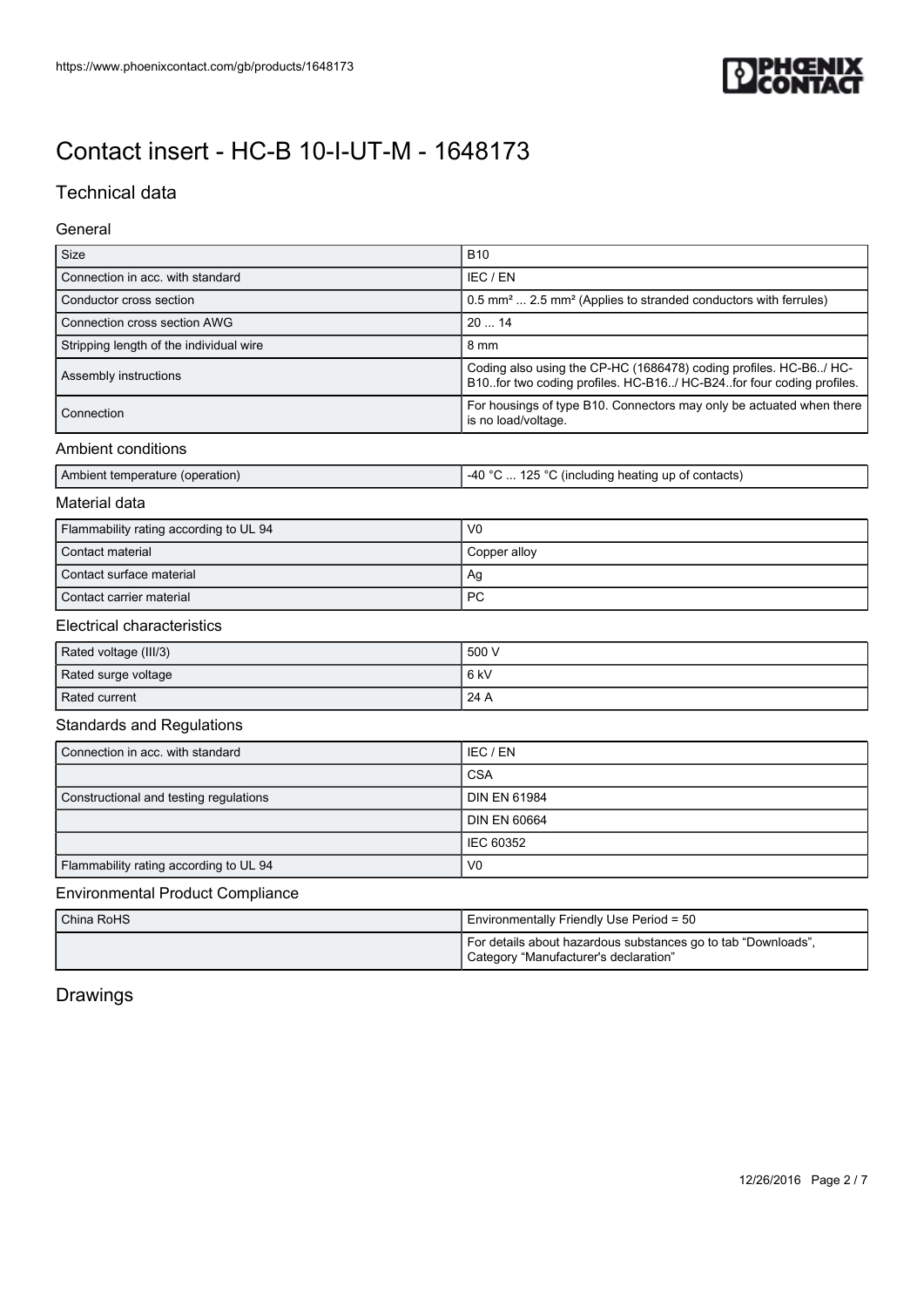

#### Schematic diagram













Mounting cutout when used without housing

### **Classifications**

| Schematic diagram<br>Dimensional drawing<br>63<br>34<br>⊕<br>57<br>27<br>32,4<br><del>oooo</del><br>Hili<br>۲<br>Male insert<br>Diagram<br>Dimensional drawing<br>59<br>32<br>Operating current [A]<br>49<br>28<br>24<br><b>B10</b><br>${\bf 20}$<br><b>B10</b><br>⊺∳<br><b>B6</b><br>16<br>$\overline{B6}$<br>ន $\vert$ ន<br>$\overline{27}$<br>$12\,$<br>Q3,4<br><b>B24</b><br><b>B24</b><br>B16.<br>8<br>v<br>$\Rightarrow$<br>∯<br>$= 1.5$ mm <sup>2</sup> $\underline{B16}$<br>$\overline{a}$<br>2<br>$= 2.5$ mm <sup>2</sup><br>v<br>G<br>57<br>$0\frac{1}{0}$<br>20 40 60 80 100 120 0 20 40 60 80 100 120<br>Ambient temperature [°C]<br>Mounting cutout when used without housing<br>eCl@ss 4.0<br>272607xx<br>$\overline{eCl@ss4.1}$<br>27260701<br>eCl@ss 5.0<br>27143424<br>eCl@ss 5.1<br>27143424 |            |          |
|----------------------------------------------------------------------------------------------------------------------------------------------------------------------------------------------------------------------------------------------------------------------------------------------------------------------------------------------------------------------------------------------------------------------------------------------------------------------------------------------------------------------------------------------------------------------------------------------------------------------------------------------------------------------------------------------------------------------------------------------------------------------------------------------------------------|------------|----------|
|                                                                                                                                                                                                                                                                                                                                                                                                                                                                                                                                                                                                                                                                                                                                                                                                                |            |          |
| https://www.phoenixcontact.com/gb/products/1648173<br>Contact insert - HC-B 10-I-UT-M - 1648173<br>Connector pin assignment, connection side<br>Derating diagram<br>Classifications<br>eCl@ss                                                                                                                                                                                                                                                                                                                                                                                                                                                                                                                                                                                                                  |            |          |
|                                                                                                                                                                                                                                                                                                                                                                                                                                                                                                                                                                                                                                                                                                                                                                                                                |            |          |
|                                                                                                                                                                                                                                                                                                                                                                                                                                                                                                                                                                                                                                                                                                                                                                                                                |            |          |
|                                                                                                                                                                                                                                                                                                                                                                                                                                                                                                                                                                                                                                                                                                                                                                                                                |            |          |
|                                                                                                                                                                                                                                                                                                                                                                                                                                                                                                                                                                                                                                                                                                                                                                                                                |            |          |
|                                                                                                                                                                                                                                                                                                                                                                                                                                                                                                                                                                                                                                                                                                                                                                                                                |            |          |
|                                                                                                                                                                                                                                                                                                                                                                                                                                                                                                                                                                                                                                                                                                                                                                                                                |            |          |
|                                                                                                                                                                                                                                                                                                                                                                                                                                                                                                                                                                                                                                                                                                                                                                                                                |            |          |
|                                                                                                                                                                                                                                                                                                                                                                                                                                                                                                                                                                                                                                                                                                                                                                                                                |            |          |
|                                                                                                                                                                                                                                                                                                                                                                                                                                                                                                                                                                                                                                                                                                                                                                                                                |            |          |
|                                                                                                                                                                                                                                                                                                                                                                                                                                                                                                                                                                                                                                                                                                                                                                                                                |            |          |
|                                                                                                                                                                                                                                                                                                                                                                                                                                                                                                                                                                                                                                                                                                                                                                                                                |            |          |
|                                                                                                                                                                                                                                                                                                                                                                                                                                                                                                                                                                                                                                                                                                                                                                                                                |            |          |
|                                                                                                                                                                                                                                                                                                                                                                                                                                                                                                                                                                                                                                                                                                                                                                                                                |            |          |
|                                                                                                                                                                                                                                                                                                                                                                                                                                                                                                                                                                                                                                                                                                                                                                                                                |            |          |
|                                                                                                                                                                                                                                                                                                                                                                                                                                                                                                                                                                                                                                                                                                                                                                                                                |            |          |
|                                                                                                                                                                                                                                                                                                                                                                                                                                                                                                                                                                                                                                                                                                                                                                                                                |            |          |
|                                                                                                                                                                                                                                                                                                                                                                                                                                                                                                                                                                                                                                                                                                                                                                                                                |            |          |
|                                                                                                                                                                                                                                                                                                                                                                                                                                                                                                                                                                                                                                                                                                                                                                                                                |            |          |
|                                                                                                                                                                                                                                                                                                                                                                                                                                                                                                                                                                                                                                                                                                                                                                                                                |            |          |
|                                                                                                                                                                                                                                                                                                                                                                                                                                                                                                                                                                                                                                                                                                                                                                                                                |            |          |
|                                                                                                                                                                                                                                                                                                                                                                                                                                                                                                                                                                                                                                                                                                                                                                                                                |            |          |
|                                                                                                                                                                                                                                                                                                                                                                                                                                                                                                                                                                                                                                                                                                                                                                                                                |            |          |
|                                                                                                                                                                                                                                                                                                                                                                                                                                                                                                                                                                                                                                                                                                                                                                                                                |            |          |
|                                                                                                                                                                                                                                                                                                                                                                                                                                                                                                                                                                                                                                                                                                                                                                                                                |            |          |
|                                                                                                                                                                                                                                                                                                                                                                                                                                                                                                                                                                                                                                                                                                                                                                                                                |            |          |
|                                                                                                                                                                                                                                                                                                                                                                                                                                                                                                                                                                                                                                                                                                                                                                                                                |            |          |
|                                                                                                                                                                                                                                                                                                                                                                                                                                                                                                                                                                                                                                                                                                                                                                                                                |            |          |
|                                                                                                                                                                                                                                                                                                                                                                                                                                                                                                                                                                                                                                                                                                                                                                                                                |            |          |
|                                                                                                                                                                                                                                                                                                                                                                                                                                                                                                                                                                                                                                                                                                                                                                                                                |            |          |
|                                                                                                                                                                                                                                                                                                                                                                                                                                                                                                                                                                                                                                                                                                                                                                                                                |            |          |
|                                                                                                                                                                                                                                                                                                                                                                                                                                                                                                                                                                                                                                                                                                                                                                                                                |            |          |
|                                                                                                                                                                                                                                                                                                                                                                                                                                                                                                                                                                                                                                                                                                                                                                                                                |            |          |
|                                                                                                                                                                                                                                                                                                                                                                                                                                                                                                                                                                                                                                                                                                                                                                                                                |            |          |
|                                                                                                                                                                                                                                                                                                                                                                                                                                                                                                                                                                                                                                                                                                                                                                                                                | eCl@ss 6.0 | 27143424 |
| eCl@ss 7.0<br>27440209                                                                                                                                                                                                                                                                                                                                                                                                                                                                                                                                                                                                                                                                                                                                                                                         |            |          |
| eCl@ss 8.0<br>27440205                                                                                                                                                                                                                                                                                                                                                                                                                                                                                                                                                                                                                                                                                                                                                                                         | eCl@ss 9.0 | 27440205 |

ETIM

| <b>ETIM 3.0</b> | EC000438 |
|-----------------|----------|
| <b>ETIM 4.0</b> | EC000438 |
| <b>ETIM 5.0</b> | EC000438 |
| <b>ETIM 6.0</b> | EC000438 |

### **UNSPSC**

| UNSPSC 6.01          | 30211923 |
|----------------------|----------|
| <b>UNSPSC 7.0901</b> | 39121522 |
| <b>UNSPSC 11</b>     | 39121522 |
| <b>UNSPSC 12.01</b>  | 39121522 |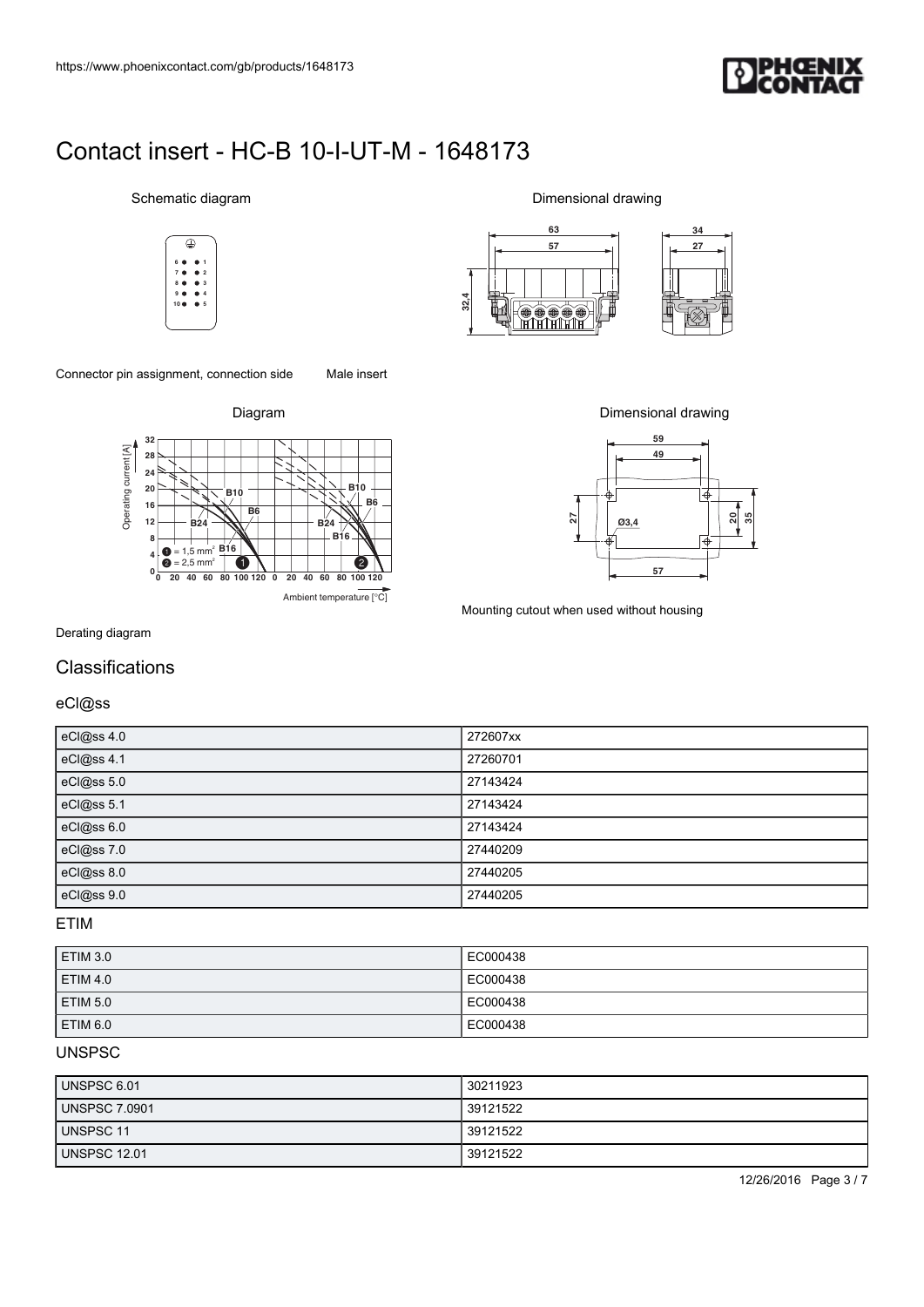

## **Classifications**

| <b>UNSPSC</b>                  |           |                                                                                           |           |                |
|--------------------------------|-----------|-------------------------------------------------------------------------------------------|-----------|----------------|
| <b>UNSPSC 13.2</b>             |           |                                                                                           | 39121522  |                |
| Approvals                      |           |                                                                                           |           |                |
| Approvals                      |           |                                                                                           |           |                |
| Approvals                      |           |                                                                                           |           |                |
| GL / CSA / UL Recognized / EAC |           |                                                                                           |           |                |
| Ex Approvals                   |           |                                                                                           |           |                |
| Approval details               |           |                                                                                           |           |                |
| GL                             | GL        | http://www.gl-group.com/newbuilding/approvals/index.html                                  |           | 6196614        |
|                                |           |                                                                                           |           |                |
| <b>CSA</b>                     | <b>SB</b> | http://www.csagroup.org/services/testing-<br>and-certification/certified-product-listing/ |           | 013631_6233_01 |
|                                |           |                                                                                           |           |                |
| mm <sup>2</sup> /AWG/kcmil     |           |                                                                                           | $22 - 14$ |                |
| Nominal current IN             |           |                                                                                           | 13 A      |                |
| Nominal voltage UN             |           |                                                                                           | 600 V     |                |
|                                |           |                                                                                           |           |                |

| UL Recognized              | A7 | http://database.ul.com/cgi-bin/XYV/template/LISEXT/1FRAME/index.htm |       | <b>FILE E 118976</b> |
|----------------------------|----|---------------------------------------------------------------------|-------|----------------------|
|                            |    |                                                                     |       |                      |
| mm <sup>2</sup> /AWG/kcmil |    |                                                                     | 14    |                      |
| Nominal current IN         |    |                                                                     | 16 A  |                      |
| Nominal voltage UN         |    |                                                                     | 600 V |                      |

EAC EAC-Zulassung

Accessories

Accessories

Adapter plate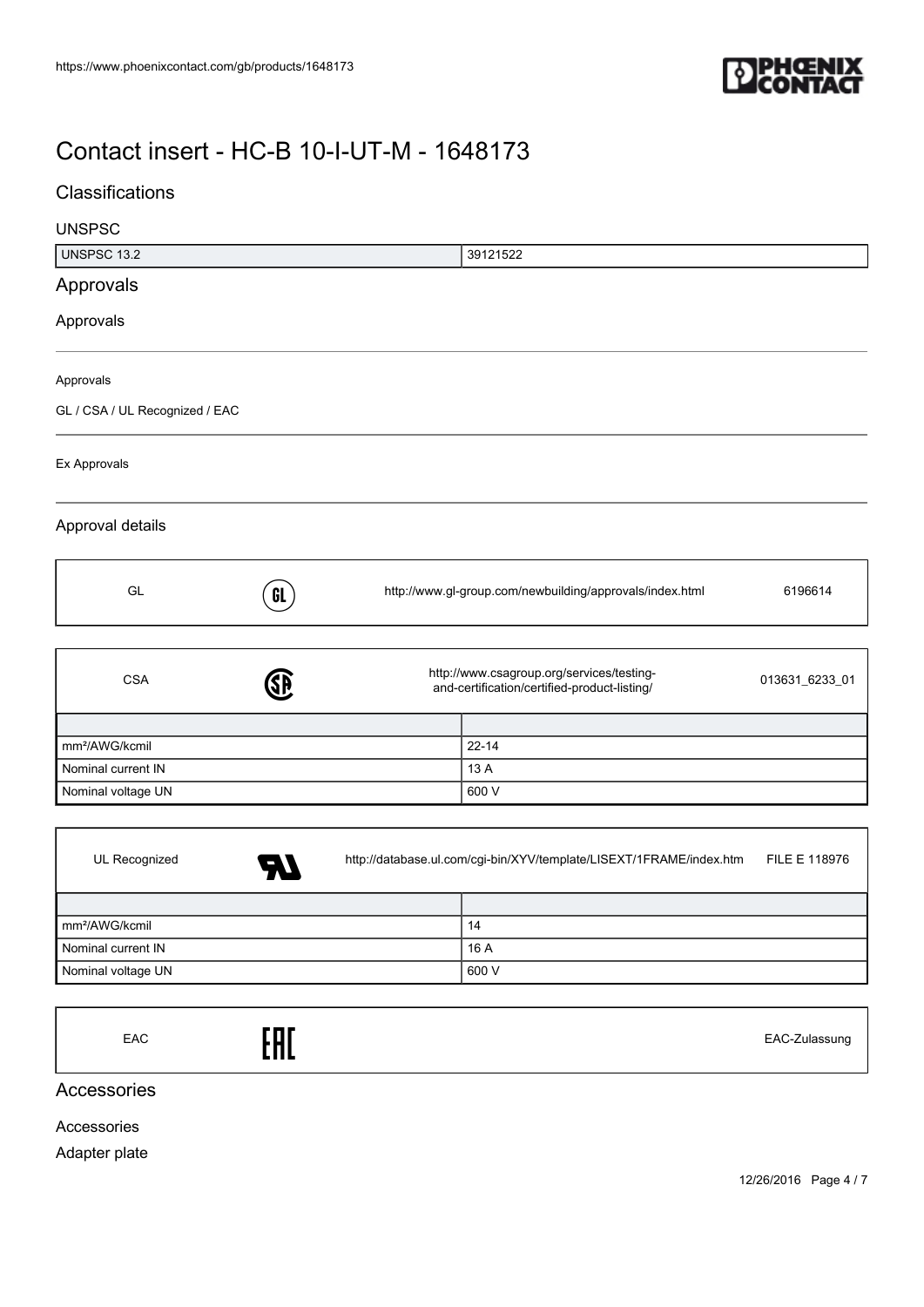

### Accessories

[Adapter plate - HC-B 24-ADP-B 10-GY - 1660436](https://www.phoenixcontact.com/gb/products/1660436)



HEAVYCON adapter plate, type B24 on B10, for panel cutouts of type B24, gray

Coding element

[Coding profile - CP-HC - 1686478](https://www.phoenixcontact.com/gb/products/1686478)



Coding profile, 4 coding profiles per strip, for insertion in coding keyways

[Coding element - HC-CBU - 1676860](https://www.phoenixcontact.com/gb/products/1676860)



Coding socket for coding up to 16 connectors

[Coding bolt - HC-CB - 1772722](https://www.phoenixcontact.com/gb/products/1772722)



Coding pin, prevents mismating of up to six connectors with an identical number of positions

[Coding element - HC-CST - 1676857](https://www.phoenixcontact.com/gb/products/1676857)



Coding peg for coding up to 16 connectors

Docking frame

12/26/2016 Page 5 / 7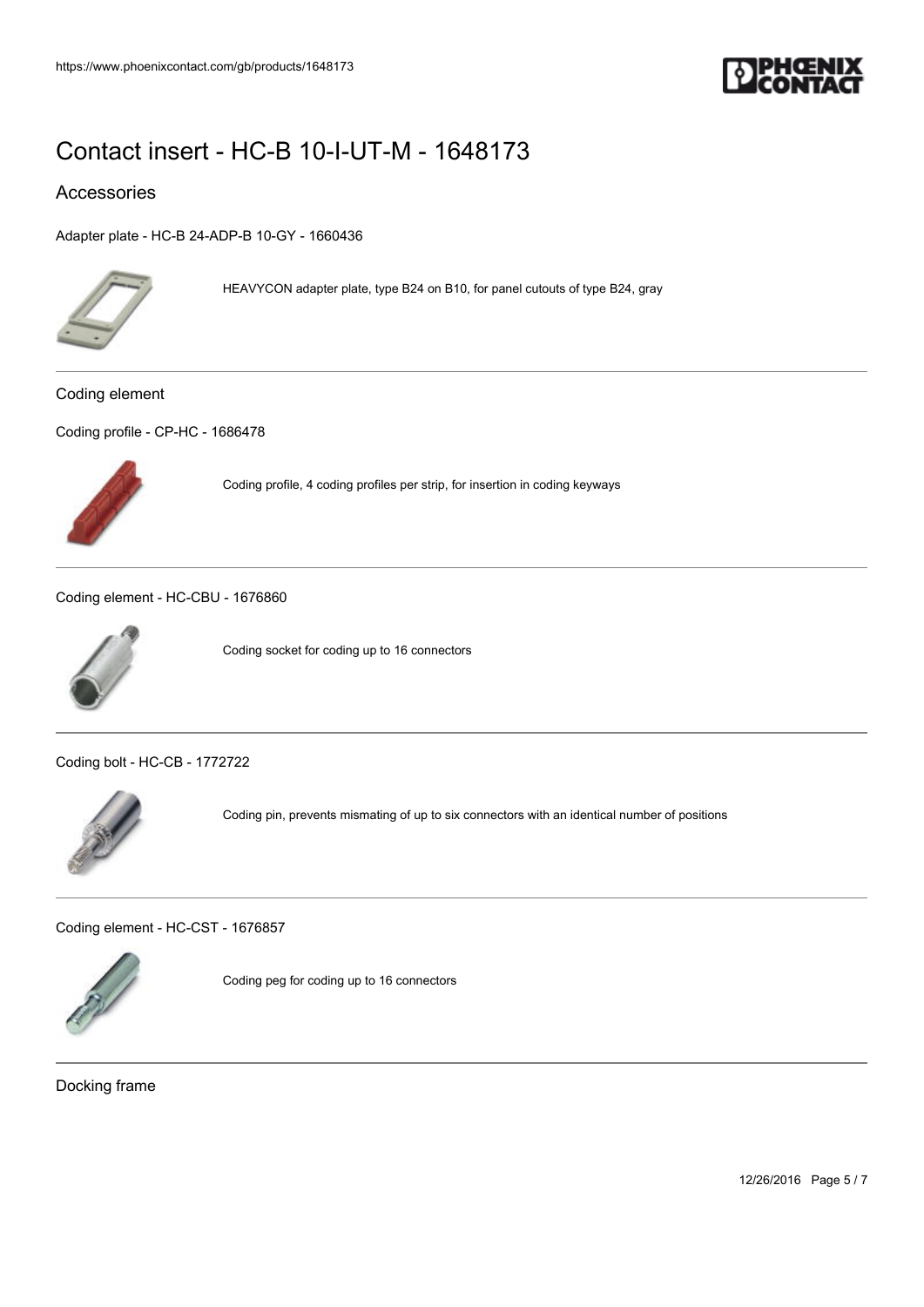

### Accessories

[Docking frames - HC-B 10-ANDOCK - 1586125](https://www.phoenixcontact.com/gb/products/1586125)



Docking frame for racks, for contact inserts of B10 type, with four M5 flat headed screws, rack balance x/y axis +- 1.5 mm

#### Mounting material

[Screw - HC-B-PES - 1604997](https://www.phoenixcontact.com/gb/products/1604997)



PE screw, for contact inserts HC-B / HC-BB / HC-DD / HC-D40 / HC-D64

[PE multiplier - HC-B-3PE - 1644326](https://www.phoenixcontact.com/gb/products/1644326)



PE multiplier, for three PE connections, for HC-B (besides HC-B..E..ZZ) / HC-BB / HC-DD / HC-D40 / HC-D64 contact inserts

[Strain relief clamp - HC-B-ZG - 1685327](https://www.phoenixcontact.com/gb/products/1685327)



Strain relief clamps contact inserts of series: B-, BB-, D 40, D 64, DD and HV, straight cable exit

[Strain relief clamp - HC-B-ZS - 1685330](https://www.phoenixcontact.com/gb/products/1685330)



Strain relief clamps contact inserts of series: B-, BB-, D 40, D 64, DD and HV, lateral cable exit

Plug assembly frame